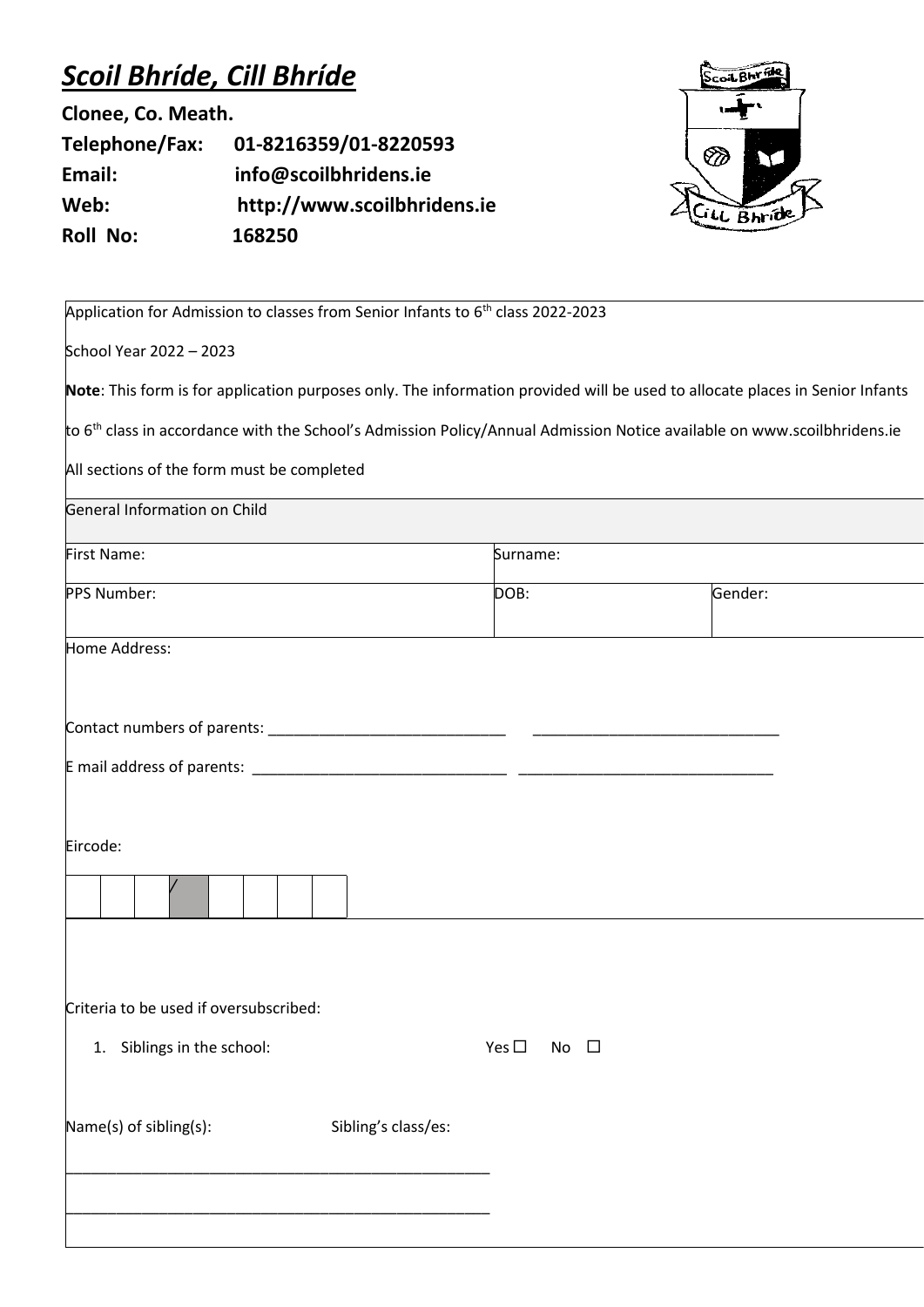| Living within Roman Catholic Parish of Dunboyne Kilbride: Yes<br>2. | $\Box$<br>No $\square$               |
|---------------------------------------------------------------------|--------------------------------------|
| Child of staff member in the school<br>3.                           | Yes $\square$<br>$\Box$<br>No.       |
| 4. All other applicants:                                            |                                      |
| General Information on Parent(s)/Guardian(s)                        |                                      |
| Parent/Guardian                                                     | Parent/Guardian                      |
| Name:                                                               | Name:                                |
| Address (if different from child's):                                | Address (if different from child's): |
| Mobile No:                                                          | Mobile No:                           |
|                                                                     |                                      |

This Application *MUST* be accompanied by:

1. Your child's *ORIGINAL* birth certificate

2. A utility bill in the name of one of the Parents, which must be dated no later than three months prior to the closing date for applications for proof of address

The school will make a copy of documents submitted and will return all the original documents.

The application form duly completed and signed should be sent by any one of the following methods to Scoil Bhride:

- 1. Online via Aladdin
- 2. By hand abiding by social distancing and other Covid Restrictions only when the school is open to receive pupils
- 3. By post to Principal, Scoil Bhride, Priest Town, Kilbride, Co. Meath
- 4. By email, once signed and scanned to [info@scoilbhridens.ie](mailto:info@scoilbhridens.ie)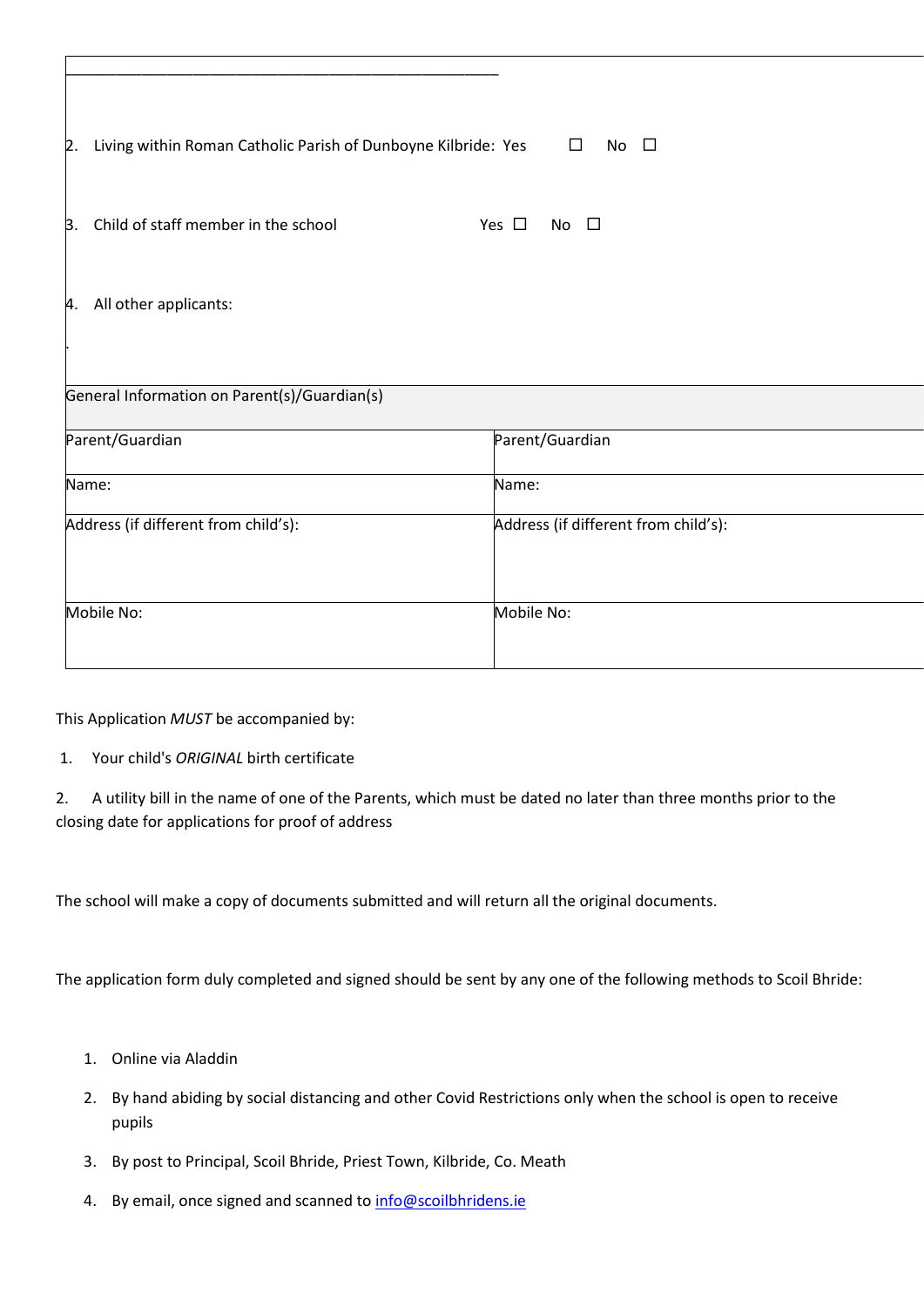## **Declaration:**

I/We being the Parent(s)/Guardian(s) of the applicant do hereby confirm that the above information is true and accurate and I/we consent to its use as described.

| Parent/Guardian's Signature: | Parent/Guardian's Signature: |  |
|------------------------------|------------------------------|--|
|                              |                              |  |
| Date:                        | Date:                        |  |

## *Office Use only:*

| *Date       |  | м | м |  |
|-------------|--|---|---|--|
| Application |  |   |   |  |
| Received    |  |   |   |  |

## **Data Privacy Statement**

The information provided on this form will be used by Scoil Bhride to apply the selection criteria for enrolment in Junior Infants, and to allocate school places in accordance with the School's Admission Policy and the School's Annual Admission Notice.

Where a pupil is admitted to the school, the information will be retained on the pupil's file.

On acceptance of an offer of admission, this information will be entered in the School Administration System Aladdin and will be uploaded to the Primary Online Database. The Primary Online Database (POD) is a nationwide individualised database of primary school pupils, hosted by the Department of Education and Skills.

In the event of oversubscription, a waiting list of students whose applications for admission to Scoil Bhride were unsuccessful due to the school being oversubscribed will be compiled and will remain valid until 30<sup>th</sup> September 2021.

Where a child's name is placed on a waiting list, and the child is not admitted to the school, the information provided on this form will be retained for the duration of the school year and will be securely destroyed thereafter.

Section 66(6) of the Education (Admission to Schools) Act 2018 allows for the sharing of certain information between schools in order to facilitate the efficient admission of students. The information which may be provided to a patron or another Board of Management for this purpose may include all or any of the following:

(i) the date on which an application for admission was received by the school;

(ii) the date on which an offer of admission was made by the school;

(iii) the date on which an offer of admission was accepted by an applicant;